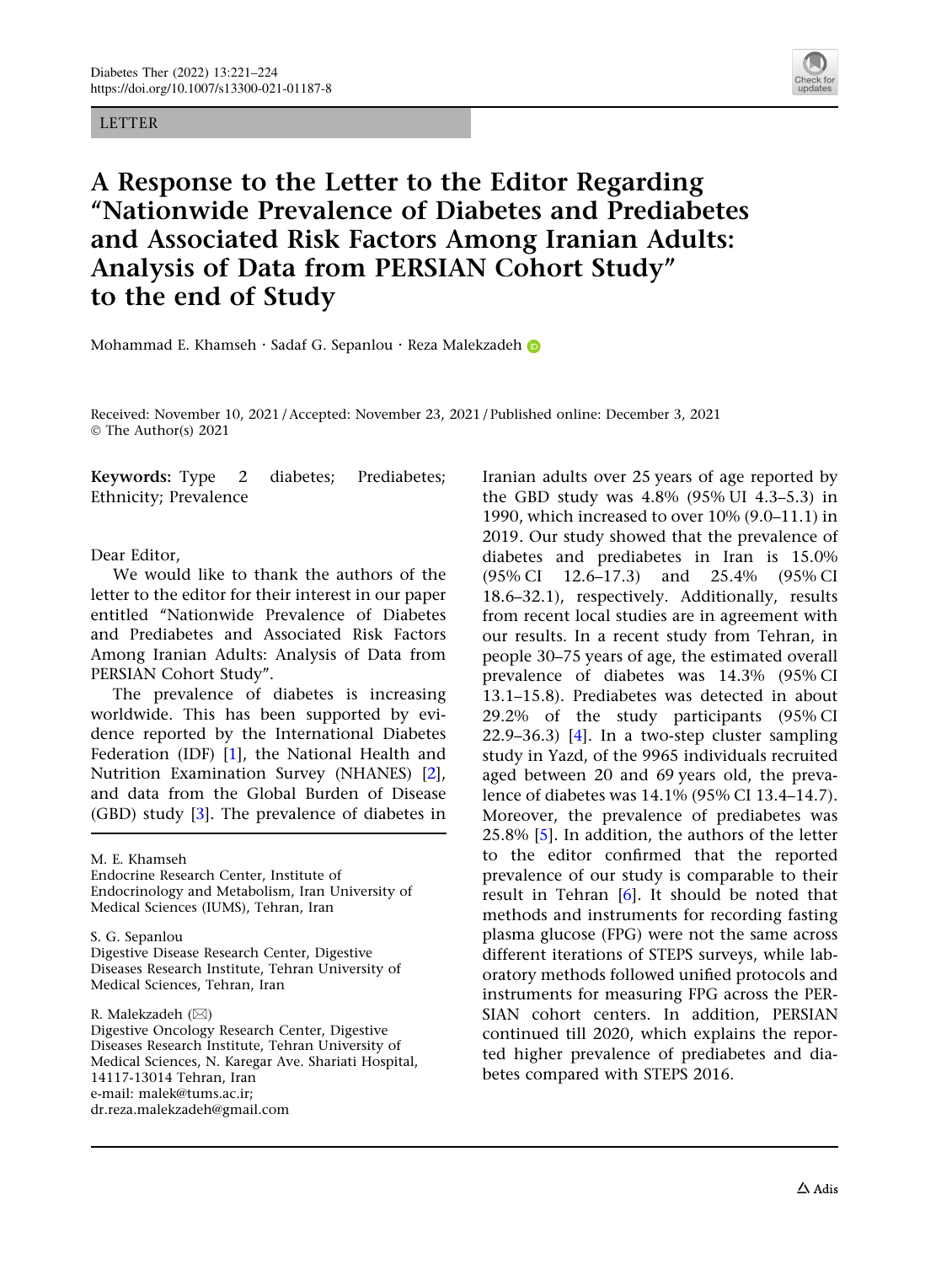The authors of the letter to the editor also stated that ''Diabetes and prediabetes are different stages in the spectrum of a common disease (dysglycemia)''. This is a pathophysiologic approach that might be unmatched with the real-world evidence. Recently, Lord et al. [\[7](#page-3-0)] reported geographic disparities of prediabetes and diabetes in Florida. They used multivariable logistic regression models in their study. The prevalence of diabetes was 11.5% while that of prediabetes was 8.2%. Furthermore, they reported that ''although there was an overlap between counties within high-prevalence prediabetes and diabetes clusters, the distribution of the conditions exhibited somewhat differing spatial patterns. The primary prediabetes cluster was large and relatively diverse''. Other studies identified geographic and ethnic disparities in the distribution of risk factors for diabetes [\[8,](#page-3-0) [9](#page-3-0)]. Globally, diabetes prevalence is higher in men than women. However, sex differences in diabetes prevalence vary by geographic area and age group [[1](#page-2-0), [10](#page-3-0)].

In our study we showed that compared with Fars ethnic background, as the largest ethnic group in our cohort, Balouch and Zaboli individuals were more likely to develop diabetes. On the other hand, Arab and Zaboli individuals were associated with significantly lower odds of prediabetes. Similar discrepancies have been reported in previous reports. In the study by Lord et al. [[7\]](#page-3-0), although ethnicity was associated with prediabetes among residents of high-prediabetes clusters, they found no association between ethnicity and diabetes status.

Consanguineous marriage may affect the development of diabetes as one of the genetic factors. Meanwhile, some studies have suggested that observed ethnic disparities may be a reflection of differences in socioeconomic and environmental risk factors that are associated with ethnicity  $[11, 12]$  $[11, 12]$  $[11, 12]$  $[11, 12]$  $[11, 12]$ . It is also worth noting that Iran comprises individuals with different ethnic backgrounds. However, each ethnicity is approximately localized. For example, Zaboli and Balouch individuals live mostly in the southeast of Iran. Arabs reside in the southwest, and Azari Iranians inhabit the northeast of the country, while most with Fars ethnic background reside in central provinces. Therefore,

various environmental and lifestyle risk factors are associated with each ethnicity. In addition to genetic characteristics, there may be several other confounders such as cultural, behavioral, and environmental risk factors for which we cannot adjust. Family history is one such factor. Therefore, we reported odds ratios for ethnicities with the understanding that many other confounders may exist and may be associated with each specific ethnicity. These include but are not limited to consanguineous marriage, accessibility of healthcare services, geographic characteristics, and dietary intake pattern. Considering the cross-sectional nature of our study, our results do not imply a causal inference.

Regarding the statistical methods, we compared people with prediabetes and diabetes with those who had normoglycemia using real-world data. It is correct that ordinal and multinomial logistic models could be used. However, binary logistic regression models for prediabetes versus normal glycemic participants and diabetes versus non-diabetes are statistically robust. Furthermore, we included hypertension in the logistic regression models. Hypertension was associated neither with diabetes nor with prediabetes and did not improve the performance of the model. We did not adjust the model for cardiovascular diseases (CVDs) because CVDs are generally considered to be a consequence of prediabetes and diabetes that occur later in the causal graph and hence are not determinants for prediabetes and diabetes [[13](#page-3-0), [14\]](#page-3-0). The authors of the letter to the editor have cited their own study [\[6\]](#page-3-0) which examines the prevalence of coronary heart disease across different levels of glycemic status. This study confirms that the authors have also considered CVD as the consequence of dysglycemia and not as a determinant.

Current evidence shows that central obesity has a different impact on cardiometabolic disorders than body mass index (BMI). Central obesity is associated with stronger inflammation than general obesity, which might make a greater contribution to the risk of related disorders [[15–17](#page-3-0)]. In our analyses, we simultaneously included both the BMI and measures of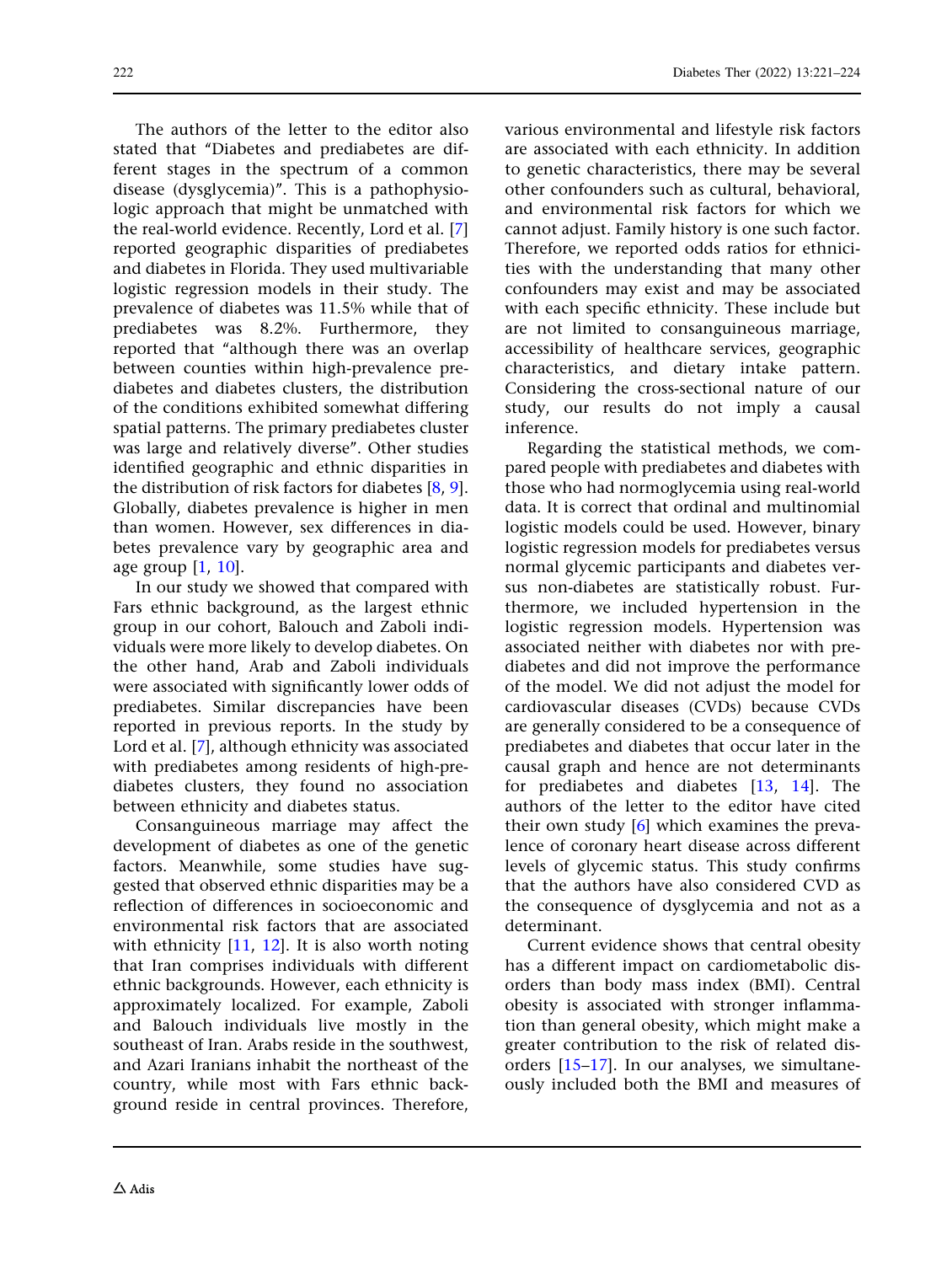<span id="page-2-0"></span>central obesity in the models. We ruled out their collinearity in our models as well.

Baseline characteristics of the study participants were given in Table 1 of the supplementary material of our paper. PERSIAN is a large population-based study in various areas of Iran with diverse ethnicities, cultures, and environmental risk factors. Our study was conducted in a large population-based sample in Iran following a robust quality assurance and control program.

In conclusion, despite what Asgari et al. claimed, our results and the literature in the field confirm an increasing trend in prevalence of diabetes and prediabetes in Iran. Moreover, similar discrepancies have been reported previously in relation to the observed ethnic disparities. To the best of our knowledge, this is the first study that included major ethnic groups in Iran and provides a direct comparison of diabetes/prediabetes prevalence among different ethnicities. We hope that all questions and points in the letter have been addressed.

# ACKNOWLEDGEMENTS

Funding. No funding or sponsorship was received for writing or publication of this letter.

Authorship. All named authors meet the International Committee of Medical Journal Editors (ICMJE) criteria for authorship for this article, take responsibility for the integrity of the work as a whole, and have given their approval for this version to be published.

Authors' Contributions. Mohammad E. Khamseh and Sadaf G. Sepanlou designed and wrote the draft, Reza Malekzadeh critically revised the letter.

Disclosures. Mohammad E. Khamseh, Sadaf G. Sepanlou, and Reza Malekzadeh have nothing to disclose.

Compliance with Ethics Guidelines. This article is a letter regarding our previous paper entitled ''Nationwide Prevalence of Diabetes

and Prediabetes and Associated Risk Factors Among Iranian Adults: Analysis of Data from PERSIAN Cohort Study''. PERSIAN was approved by the ethics committees of the Digestive Disease Research Institute in Tehran University of Medical Sciences and the Medical Sciences Universities supervising each cohort in local study centers. The study was performed in accordance with the Helsinki Declaration and its later amendments. Informed consent was obtained from all individual participants included in the study. This particular article is based on previously conducted studies and does not contain any new studies with human participants or animals performed by any of the authors.

Data Availability. Data sharing is not applicable to this article as no datasets were generated or analyzed to write this letter.

Open Access. This article is licensed under a Creative Commons Attribution-NonCommercial 4.0 International License, which permits any non-commercial use, sharing, adaptation, distribution and reproduction in any medium or format, as long as you give appropriate credit to the original author(s) and the source, provide a link to the Creative Commons licence, and indicate if changes were made. The images or other third party material in this article are included in the article's Creative Commons licence, unless indicated otherwise in a credit line to the material. If material is not included in the article's Creative Commons licence and your intended use is not permitted by statutory regulation or exceeds the permitted use, you will need to obtain permission directly from the copyright holder. To view a copy of this licence, visit [http://creativecommons.org/licenses/by](http://creativecommons.org/licenses/by-nc/4.0/)[nc/4.0/](http://creativecommons.org/licenses/by-nc/4.0/).

## REFERENCES

1. Saeedi P, Petersohn I, Salpea P, et al. Global and regional diabetes prevalence estimates for 2019 and projections for 2030 and 2045: results from the International Diabetes Federation Diabetes Atlas. Diabetes Res Clin Pract. 2019;157:107843.